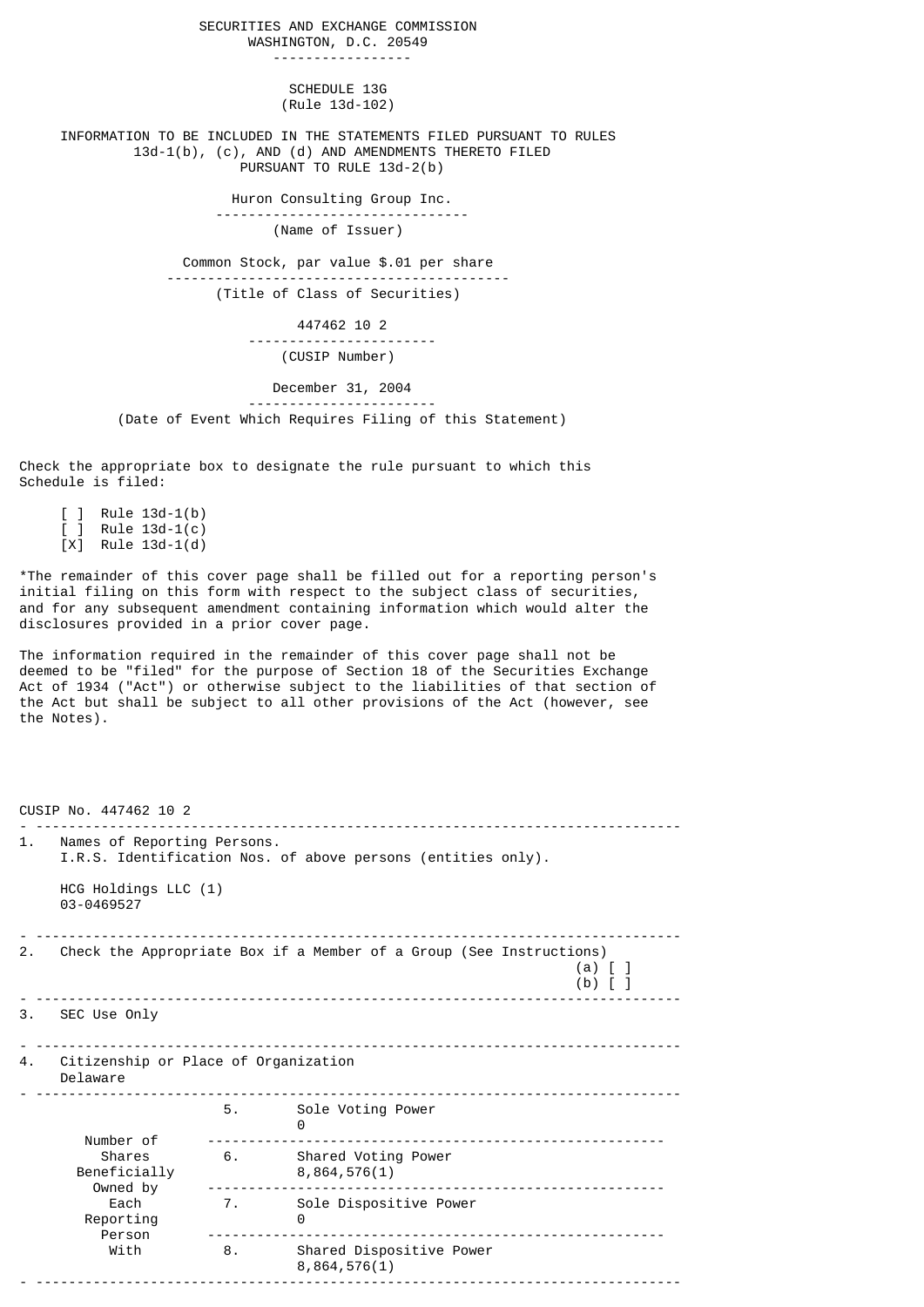| 9.  | Aggregate Amount Beneficially Owned by Each Reporting Person<br>8,864,576(1)           |
|-----|----------------------------------------------------------------------------------------|
| 10. | Check if the Aggregate Amount in Row (9) Excludes Certain Shares (See<br>Instructions) |
| 11. | Percent of Class Represented by Amount in Row (9)<br>54.4%                             |
| 12. | Type of Reporting Person                                                               |

- ------------------------

OO

(1) The shares are held directly by HCG Holdings LLC. Lake Capital Partners LP and Lake Capital Management LLC are members of HCG Holdings LLC and collectively have investment and voting control over the shares held by HCG Holdings LLC. Lake Capital Investment Partners LP is the sole general partner of Lake Capital Partners LP and Lake Partners LLC is the sole general partner of Lake Capital Investment Partners LP. Terence M. Graunke and Paul G. Yovovich are the members and managers of Lake Partners LLC as well as members of an investment committee of Lake Capital Investment Partners LP and, in such roles, these individuals have investment and voting control over the shares ultimately controlled by Lake Capital Investment Partners LP. Mr. Graunke is also the controlling member of Lake Capital Management LLC and, pursuant to the Lake Capital Management LLC operating agreement, has investment and voting control over the shares controlled by that entity. Accordingly, HCG Holdings LLC, Lake Capital Partners LP, Lake Capital Management LLC, Lake Capital Investment Partners LP, Lake Partners LLC, Terence M. Graunke and Paul G. Yovovich may be deemed to share investment and voting control over the shares held directly by HCG Holdings LLC.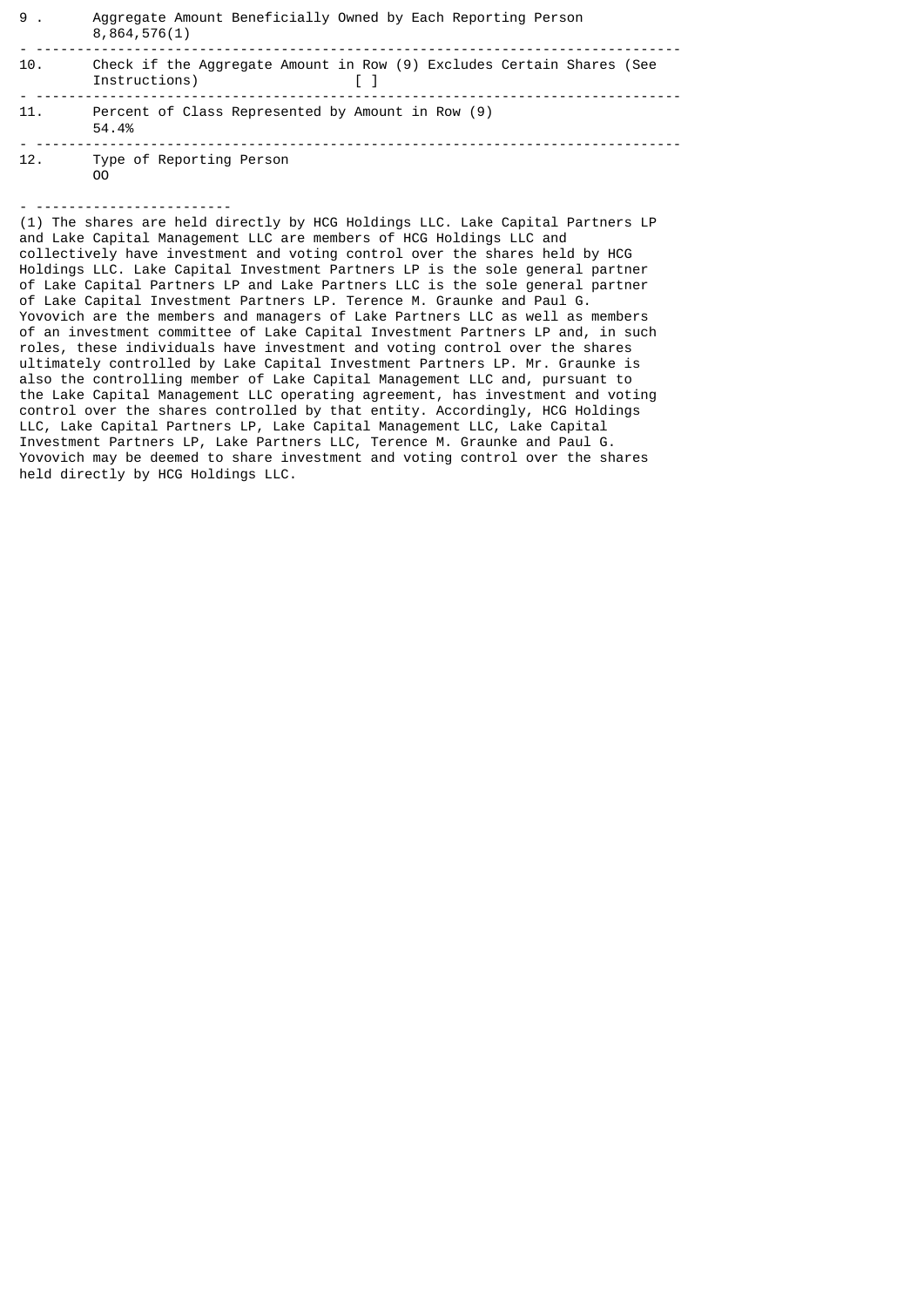CUSIP No. 447462 10 2 - ------------------------------------------------------------------------------- 1. Names of Reporting Persons. I.R.S. Identification Nos. of above persons (entities only). Lake Partners LLC (1) 32-0027406 - ------------------------------------------------------------------------------- 2. Check the Appropriate Box if a Member of a Group (See Instructions)  $\begin{matrix} (a) \ (b) \end{matrix}$   $\begin{matrix} 1 \ 1 \end{matrix}$  $(b)$  [ ] - ------------------------------------------------------------------------------- 3. SEC Use Only - ------------------------------------------------------------------------------- Citizenship or Place of Organization Delaware - ------------------------------------------------------------------------------- 5. Sole Voting Power Number of 0 Shares y ------------------------------------------------------- Beneficiall 6. Shared Voting Power Owned by 8,864,576(1) Each ------------------------------------------------------- 7. Sole Dispositive Power Person 0<br>With ----------- With ------------------------------------------------------- 8. Shared Dispositive Power 8,864,576(1) - ------------------------------------------------------------------------------- 9. Aggregate Amount Beneficially Owned by Each Reporting Person 8,864,576(1) - ------------------------------------------------------------------------------- 10. Check if the Aggregate Amount in Row (9) Excludes Certain Shares (See Instructions)  $\begin{bmatrix} 1 \end{bmatrix}$  $\blacksquare$ - ------------------------------------------------------------------------------- 11. Percent of Class Represented by Amount in Row (9)  $54.4%$ - ------------------------------------------------------------------------------- 12. Type of Reporting Person OO - ------------------------ (1) The shares are held directly by HCG Holdings LLC. Lake Capital Partners LP

and Lake Capital Management LLC are members of HCG Holdings LLC and collectively have investment and voting control over the shares held by HCG Holdings LLC. Lake Capital Investment Partners LP is the sole general partner of Lake Capital Partners LP and Lake Partners LLC is the sole general partner of Lake Capital Investment Partners LP. Terence M. Graunke and Paul G. Yovovich are the members and managers of Lake Partners LLC as well as members of an investment committee of Lake Capital Investment Partners LP and, in such roles, these individuals have investment and voting control over the shares ultimately controlled by Lake Capital Investment Partners LP. Mr. Graunke is also the controlling member of Lake Capital Management LLC and, pursuant to the Lake Capital Management LLC operating agreement, has investment and voting control over the shares controlled by that entity. Accordingly, HCG Holdings LLC, Lake Capital Partners LP, Lake Capital Management LLC, Lake Capital Investment Partners LP, Lake Partners LLC, Terence M. Graunke and Paul G. Yovovich may be deemed to share investment and voting control over the shares held directly by HCG Holdings LLC.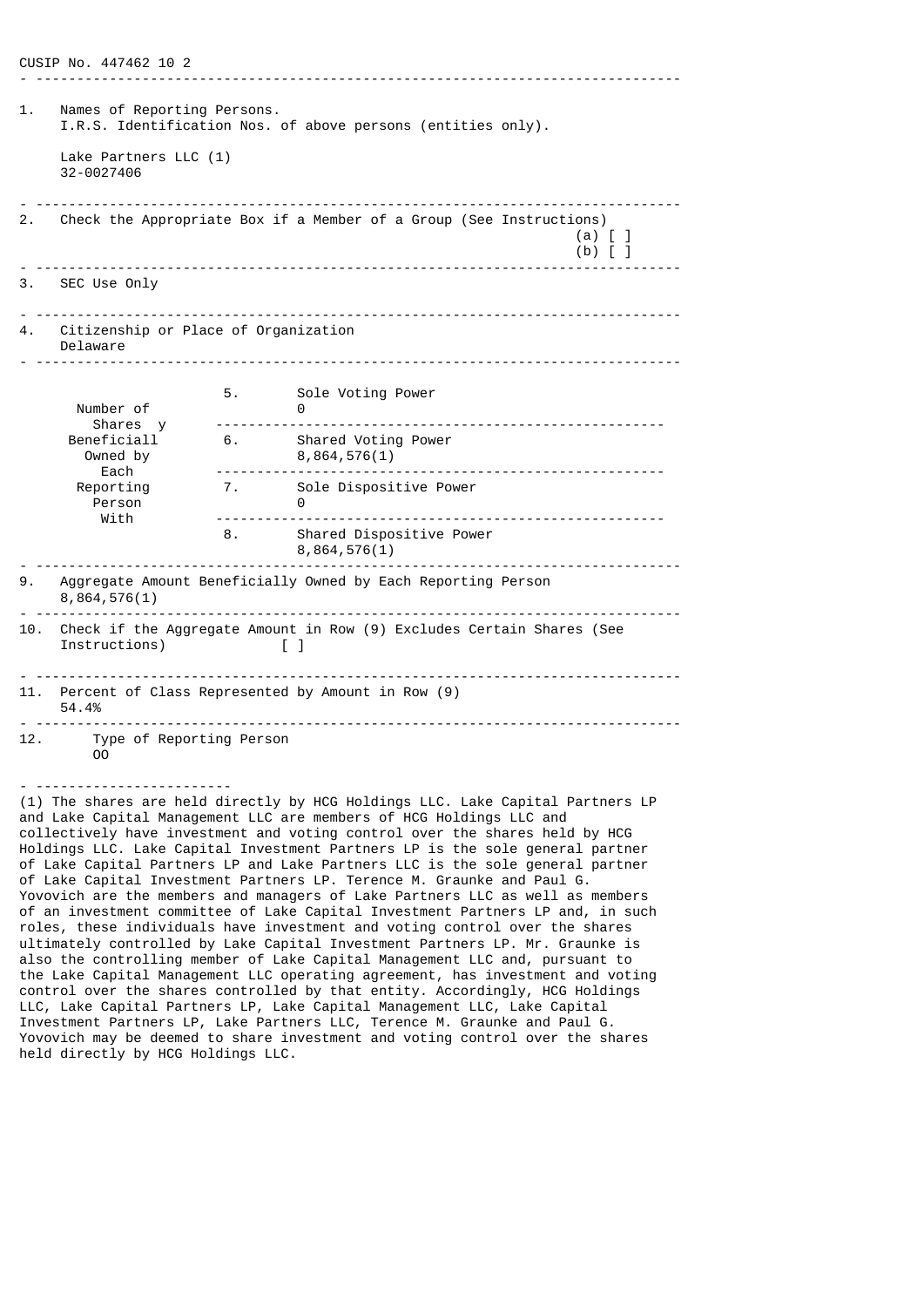CUSIP No. 447462 10 2 - ------------------------------------------------------------------------------- 1. Names of Reporting Persons. I.R.S. Identification Nos. of above persons (entities only). Lake Capital Investment Partners LP (1) 32-0027408 - ------------------------------------------------------------------------------- 2. Check the Appropriate Box if a Member of a Group (See Instructions) (a)  $\begin{bmatrix} 1 \\ 1 \end{bmatrix}$  $(b)$  [ ] - ------------------------------------------------------------------------------- 3. SEC Use Only - ------------------------------------------------------------------------------- Citizenship or Place of Organization Delaware - ------------------------------------------------------------------------------- 5. Sole Voting Power Number of 0 Shares ------------------------------------------------------- Beneficially 6. Shared Voting Power Owned by 8,864,576(1) Each ------------------------------------------------------- 7. Sole Dispositive Power<br>0 Person<br>With With ------------------------------------------------------- 8. Shared Dispositive Power 8,864,576(1) - ------------------------------------------------------------------------------- 9. Aggregate Amount Beneficially Owned by Each Reporting Person 8,864,576(1) - ------------------------------------------------------------------------------- 10. Check if the Aggregate Amount in Row (9) Excludes Certain Shares (See Instructions) [ ] - ------------------------------------------------------------------------------- 11. Percent of Class Represented by Amount in Row (9)  $54.4%$ - ------------------------------------------------------------------------------- 12. Type of Reporting Person PN

(1) The shares are held directly by HCG Holdings LLC. Lake Capital Partners LP and Lake Capital Management LLC are members of HCG Holdings LLC and collectively have investment and voting control over the shares held by HCG Holdings LLC. Lake Capital Investment Partners LP is the sole general partner of Lake Capital Partners LP and Lake Partners LLC is the sole general partner of Lake Capital Investment Partners LP. Terence M. Graunke and Paul G. Yovovich are the members and managers of Lake Partners LLC as well as members of an investment committee of Lake Capital Investment Partners LP and, in such roles, these individuals have investment and voting control over the shares ultimately controlled by Lake Capital Investment Partners LP. Mr. Graunke is also the controlling member of Lake Capital Management LLC and, pursuant to the Lake Capital Management LLC operating agreement, has investment and voting control over the shares controlled by that entity. Accordingly, HCG Holdings LLC, Lake Capital Partners LP, Lake Capital Management LLC, Lake Capital Investment Partners LP, Lake Partners LLC, Terence M. Graunke and Paul G. Yovovich may be deemed to share investment and voting control over the shares held directly by HCG Holdings LLC.

- ------------------------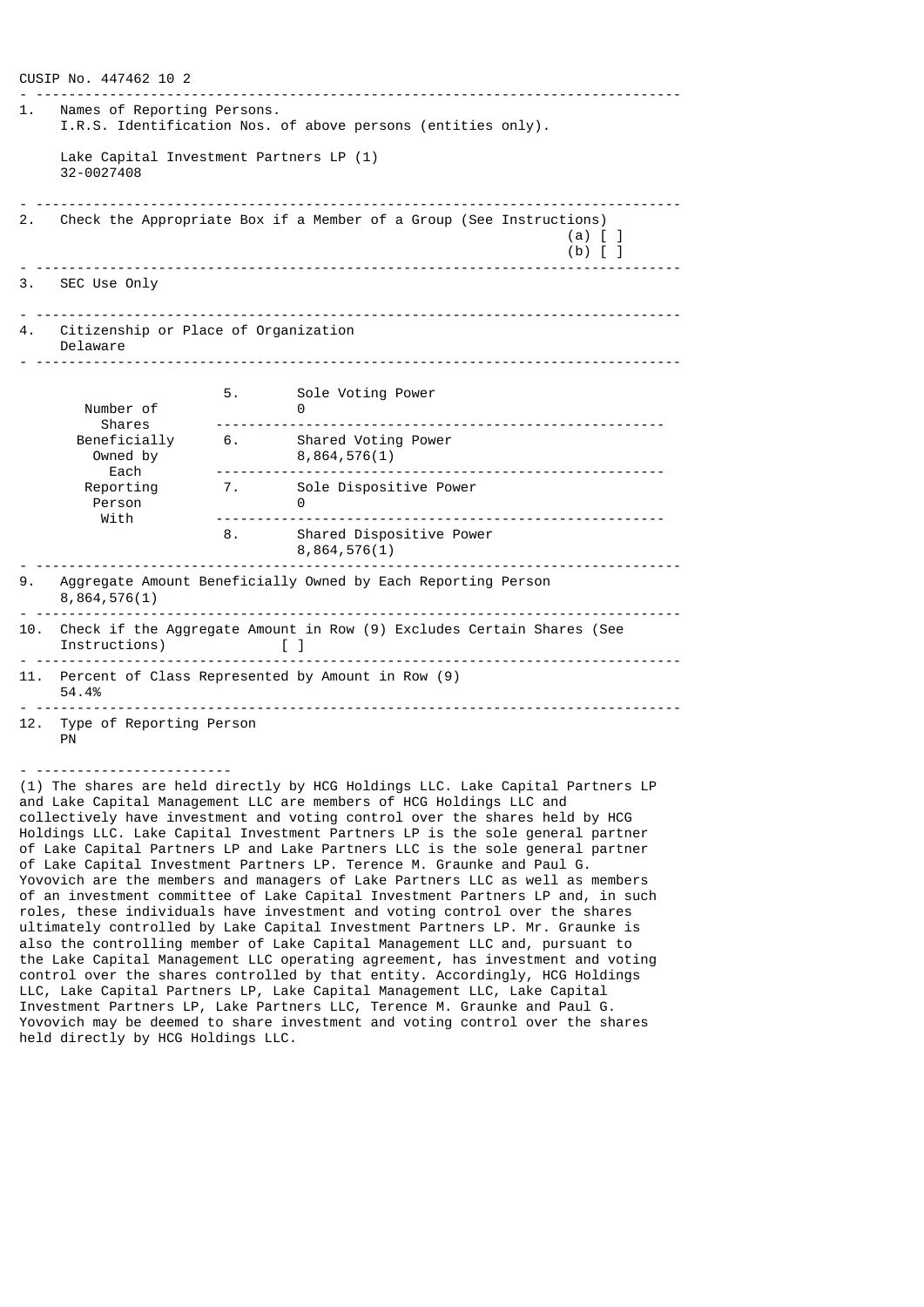CUSIP No. 447462 10 2 - ------------------------------------------------------------------------------- 1. Names of Reporting Persons. I.R.S. Identification Nos. of above persons (entities only). Lake Capital Partners LP (1) 32-0027409 - ------------------------------------------------------------------------------- 2. Check the Appropriate Box if a Member of a Group (See Instructions) (a) [ ]  $(b)$  [ ] - ------------------------------------------------------------------------------- 3. SEC Use Only - ------------------------------------------------------------------------------- Citizenship or Place of Organization Delaware - ------------------------------------------------------------------------------- 5. Sole Voting Power Number of 0 Shares ------------------------------------------------------- Beneficially 6. Shared Voting Power Owned by 8,864,576(1) Each ------------------------------------------------------- 7. Sole Dispositive Power Person 0<br>With ----------- With ------------------------------------------------------- 8. Shared Dispositive Power 8,864,576(1) - ------------------------------------------------------------------------------- 9. Aggregate Amount Beneficially Owned by Each Reporting Person 8,864,576(1) - ------------------------------------------------------------------------------- 10. Check if the Aggregate Amount in Row (9) Excludes Certain Shares (See Instructions) [ ] - ------------------------------------------------------------------------------- 11. Percent of Class Represented by Amount in Row (9) 54.4% - ------------------------------------------------------------------------------- 12. Type of Reporting Person PN

(1) The shares are held directly by HCG Holdings LLC. Lake Capital Partners LP and Lake Capital Management LLC are members of HCG Holdings LLC and collectively have investment and voting control over the shares held by HCG Holdings LLC. Lake Capital Investment Partners LP is the sole general partner of Lake Capital Partners LP and Lake Partners LLC is the sole general partner of Lake Capital Investment Partners LP. Terence M. Graunke and Paul G. Yovovich are the members and managers of Lake Partners LLC as well as members of an investment committee of Lake Capital Investment Partners LP and, in such roles, these individuals have investment and voting control over the shares ultimately controlled by Lake Capital Investment Partners LP. Mr. Graunke is also the controlling member of Lake Capital Management LLC and, pursuant to the Lake Capital Management LLC operating agreement, has investment and voting control over the shares controlled by that entity. Accordingly, HCG Holdings LLC, Lake Capital Partners LP, Lake Capital Management LLC, Lake Capital Investment Partners LP, Lake Partners LLC, Terence M. Graunke and Paul G. Yovovich may be deemed to share investment and voting control over the shares held directly by HCG Holdings LLC.

- ------------------------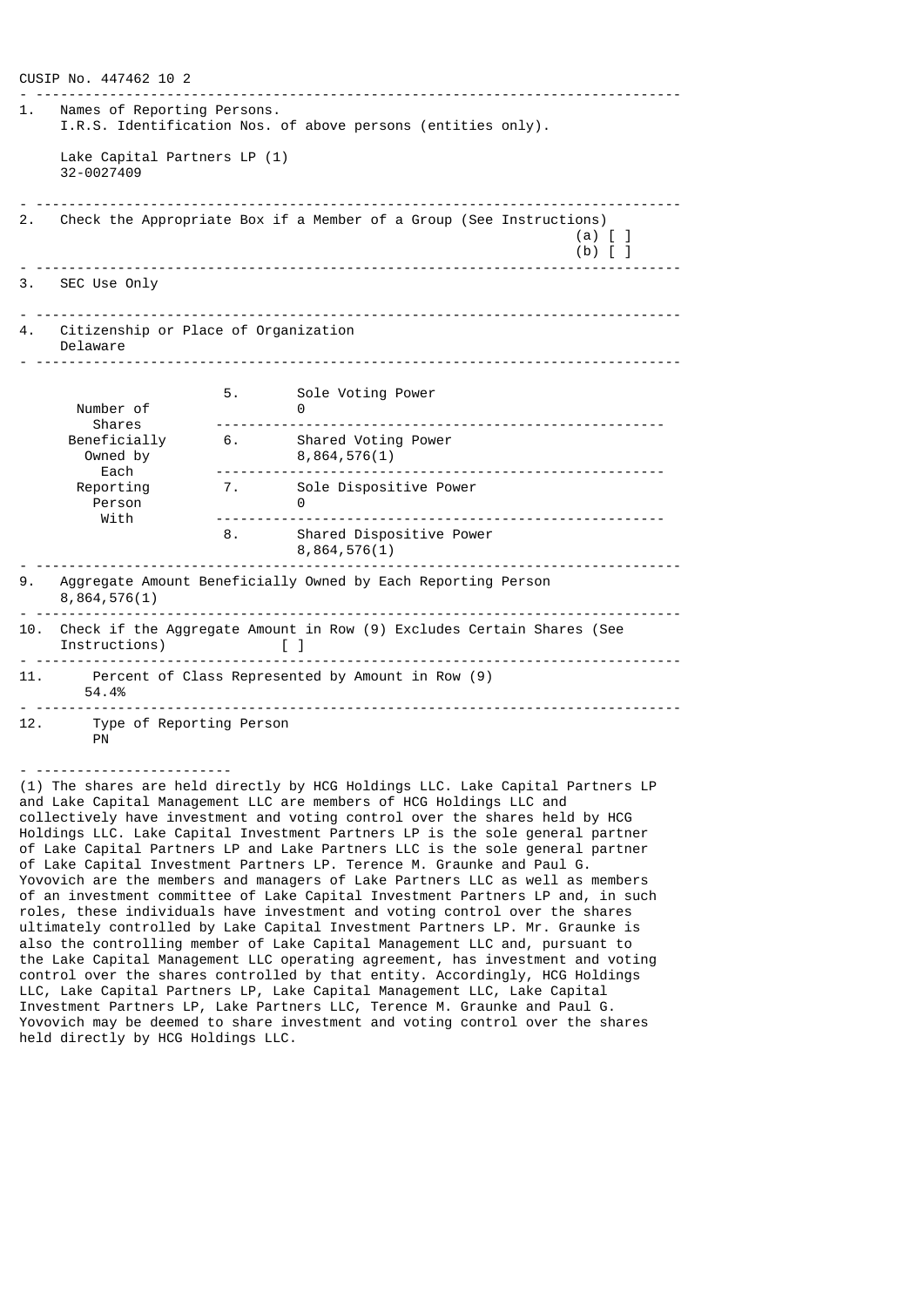CUSIP No. 447462 10 2 - ------------------------------------------------------------------------------- 1. Names of Reporting Persons. I.R.S. Identification Nos. of above persons (entities only). Lake Capital Management LLC (1) 84-1322349 - ------------------------------------------------------------------------------- 2. Check the Appropriate Box if a Member of a Group (See Instructions) (a)  $\begin{bmatrix} 1 \\ 1 \end{bmatrix}$  $(b)$  [ ] - ------------------------------------------------------------------------------- 3. SEC Use Only - ------------------------------------------------------------------------------- 4. Citizenship or Place of Organization Delaware - ------------------------------------------------------------------------------- 5. Sole Voting Power Number of 0 Shares ------------------------------------------------------- Beneficially 6. Shared Voting Power Owned by 8,864,576(1) Each ------------------------------------------------------- 7. Sole Dispositive Power Person 0<br>With ------------ With ------------------------------------------------------- 8. Shared Dispositive Power 8,864,576(1) - ------------------------------------------------------------------------------- 9. Aggregate Amount Beneficially Owned by Each Reporting Person 8,864,576(1) - ------------------------------------------------------------------------------- 10. Check if the Aggregate Amount in Row (9) Excludes Certain Shares (See Instructions)  $\begin{bmatrix} 1 \end{bmatrix}$  $\blacksquare$ - ------------------------------------------------------------------------------- 11. Percent of Class Represented by Amount in Row (9) 54.4% - ------------------------------------------------------------------------------- 12. Type of Reporting Person OO - ------------------------ (1) The shares are held directly by HCG Holdings LLC. Lake Capital Partners LP

and Lake Capital Management LLC are members of HCG Holdings LLC and collectively have investment and voting control over the shares held by HCG Holdings LLC. Lake Capital Investment Partners LP is the sole general partner of Lake Capital Partners LP and Lake Partners LLC is the sole general partner of Lake Capital Investment Partners LP. Terence M. Graunke and Paul G. Yovovich are the members and managers of Lake Partners LLC as well as members of an investment committee of Lake Capital Investment Partners LP and, in such roles, these individuals have investment and voting control over the shares ultimately controlled by Lake Capital Investment Partners LP. Mr. Graunke is also the controlling member of Lake Capital Management LLC and, pursuant to the Lake Capital Management LLC operating agreement, has investment and voting control over the shares controlled by that entity. Accordingly, HCG Holdings LLC, Lake Capital Partners LP, Lake Capital Management LLC, Lake Capital Investment Partners LP, Lake Partners LLC, Terence M. Graunke and Paul G. Yovovich may be deemed to share investment and voting control over the shares held directly by HCG Holdings LLC.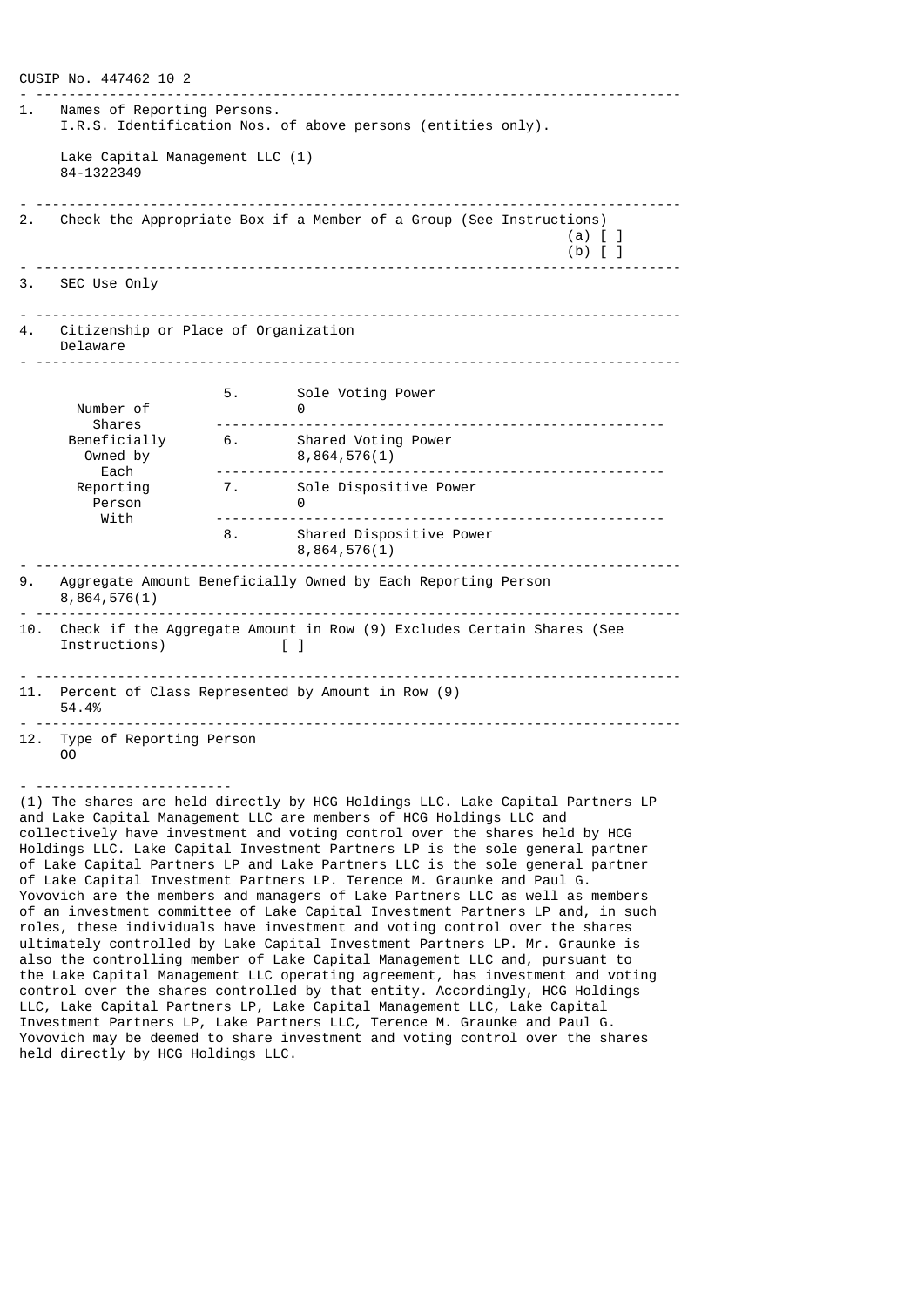CUSIP No. 447462 10 2 - ------------------------------------------------------------------------------- 1. Names of Reporting Persons. I.R.S. Identification Nos. of above persons (entities only). Terence M. Graunke (1) - ------------------------------------------------------------------------------- 2. Check the Appropriate Box if a Member of a Group (See Instructions) (a) [ ]  $(b)$  [ ] - ------------------------------------------------------------------------------- 3. SEC Use Only - ------------------------------------------------------------------------------- 4. Citizenship or Place of Organization United States - ------------------------------------------------------------------------------- 5. Sole Voting Power Number of 0 Shares ------------------------------------------------------- Beneficially 6. Shared Voting Power Owned by 8,864,576(1) Each ------------------------------------------------------- 7. Sole Dispositive Power<br>0 .<br>With<br>With With ------------------------------------------------------- 8. Shared Dispositive Power  $8,864,576(1)$ - ------------------------------------------------------------------------------- 9. Aggregate Amount Beneficially Owned by Each Reporting Person 8,864,576(1) - ------------------------------------------------------------------------------- 10. Check if the Aggregate Amount in Row (9) Excludes Certain Shares (See Instructions) [ ] - ------------------------------------------------------------------------------- 11. Percent of Class Represented by Amount in Row (9) 54.4% - ------------------------------------------------------------------------------- 12. Type of Reporting Person IN - ------------------------

(1) The shares are held directly by HCG Holdings LLC. Lake Capital Partners LP and Lake Capital Management LLC are members of HCG Holdings LLC and collectively have investment and voting control over the shares held by HCG Holdings LLC. Lake Capital Investment Partners LP is the sole general partner of Lake Capital Partners LP and Lake Partners LLC is the sole general partner of Lake Capital Investment Partners LP. Terence M. Graunke and Paul G. Yovovich are the members and managers of Lake Partners LLC as well as members of an investment committee of Lake Capital Investment Partners LP and, in such roles, these individuals have investment and voting control over the shares ultimately controlled by Lake Capital Investment Partners LP. Mr. Graunke is also the controlling member of Lake Capital Management LLC and, pursuant to the Lake Capital Management LLC operating agreement, has investment and voting control over the shares controlled by that entity. Accordingly, HCG Holdings LLC, Lake Capital Partners LP, Lake Capital Management LLC, Lake Capital Investment Partners LP, Lake Partners LLC, Terence M. Graunke and Paul G. Yovovich may be deemed to share investment and voting control over the shares held directly by HCG Holdings LLC.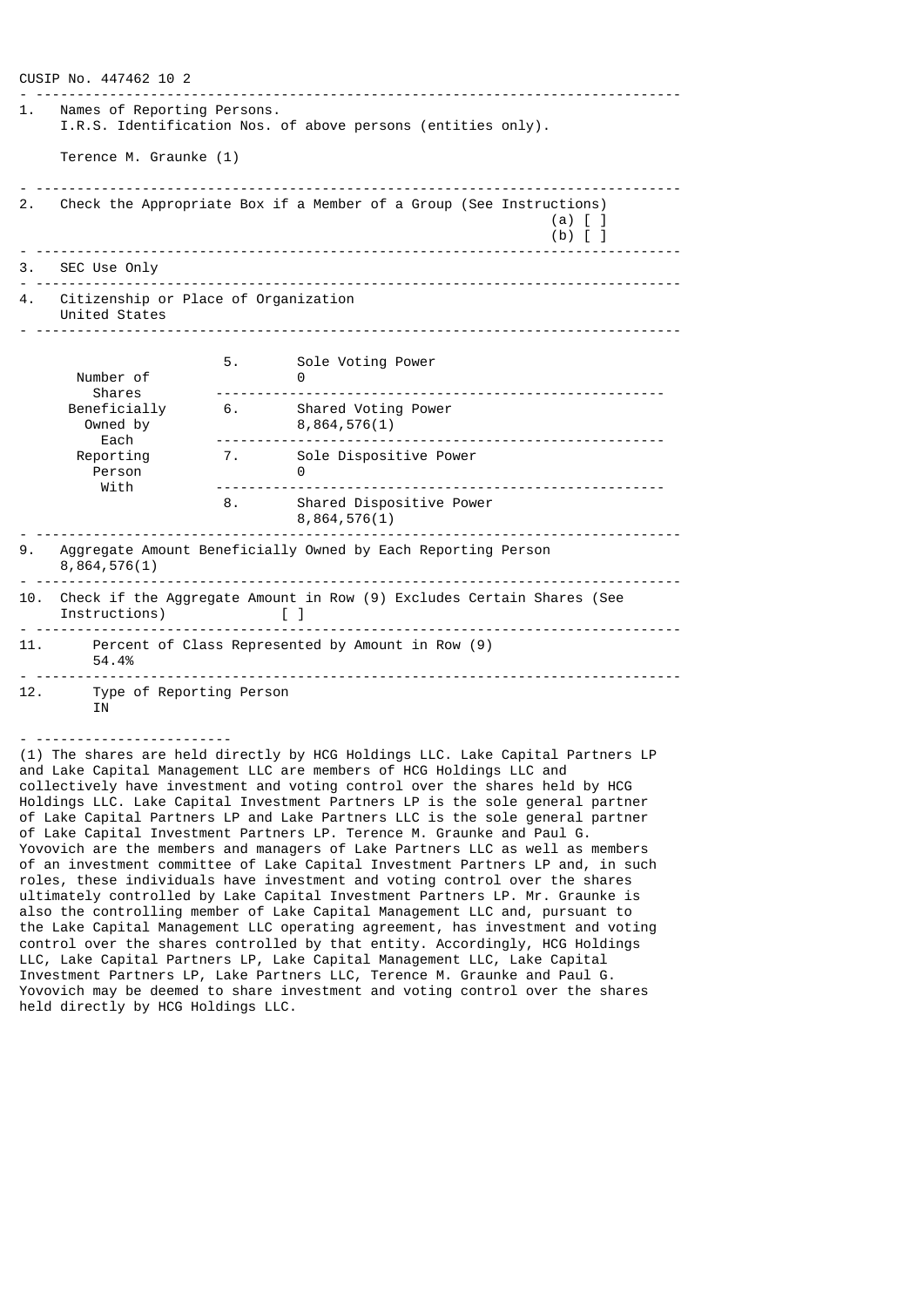CUSIP No. 447462 10 2 - ------------------------------------------------------------------------------- Names of Reporting Persons. I.R.S. Identification Nos. of above persons (entities only). Paul G. Yovovich (1) - ------------------------------------------------------------------------------- 2. Check the Appropriate Box if a Member of a Group (See Instructions) (a) [ ]  $(b)$  [ ] - ------------------------------------------------------------------------------- 3. SEC Use Only - ------------------------------------------------------------------------------- 4. Citizenship or Place of Organization United States - ------------------------------------------------------------------------------- 5. Sole Voting Power Number of 0 Shares ------------------------------------------------------- Beneficially 6. Shared Voting Power Owned by 8,864,576(1) Each ------------------------------------------------------- 7. Sole Dispositive Power<br>0 .<br>With With ------------------------------------------------------- 8. Shared Dispositive Power 8,864,576(1) - ------------------------------------------------------------------------------- 9. Aggregate Amount Beneficially Owned by Each Reporting Person 8,864,576(1) - ------------------------------------------------------------------------------- 10. Check if the Aggregate Amount in Row (9) Excludes Certain Shares (See Instructions) [ ] - ------------------------------------------------------------------------------- 11. Percent of Class Represented by Amount in Row (9) 54.4% - ------------------------------------------------------------------------------- 12. Type of Reporting Person **TN** - ------------------------

(1) The shares are held directly by HCG Holdings LLC. Lake Capital Partners LP and Lake Capital Management LLC are members of HCG Holdings LLC and collectively have investment and voting control over the shares held by HCG Holdings LLC. Lake Capital Investment Partners LP is the sole general partner of Lake Capital Partners LP and Lake Partners LLC is the sole general partner of Lake Capital Investment Partners LP. Terence M. Graunke and Paul G. Yovovich are the members and managers of Lake Partners LLC as well as members of an investment committee of Lake Capital Investment Partners LP and, in such roles, these individuals have investment and voting control over the shares ultimately controlled by Lake Capital Investment Partners LP. Mr. Graunke is also the controlling member of Lake Capital Management LLC and, pursuant to the Lake Capital Management LLC operating agreement, has investment and voting control over the shares controlled by that entity. Accordingly, HCG Holdings LLC, Lake Capital Partners LP, Lake Capital Management LLC, Lake Capital Investment Partners LP, Lake Partners LLC, Terence M. Graunke and Paul G. Yovovich may be deemed to share investment and voting control over the shares held directly by HCG Holdings LLC.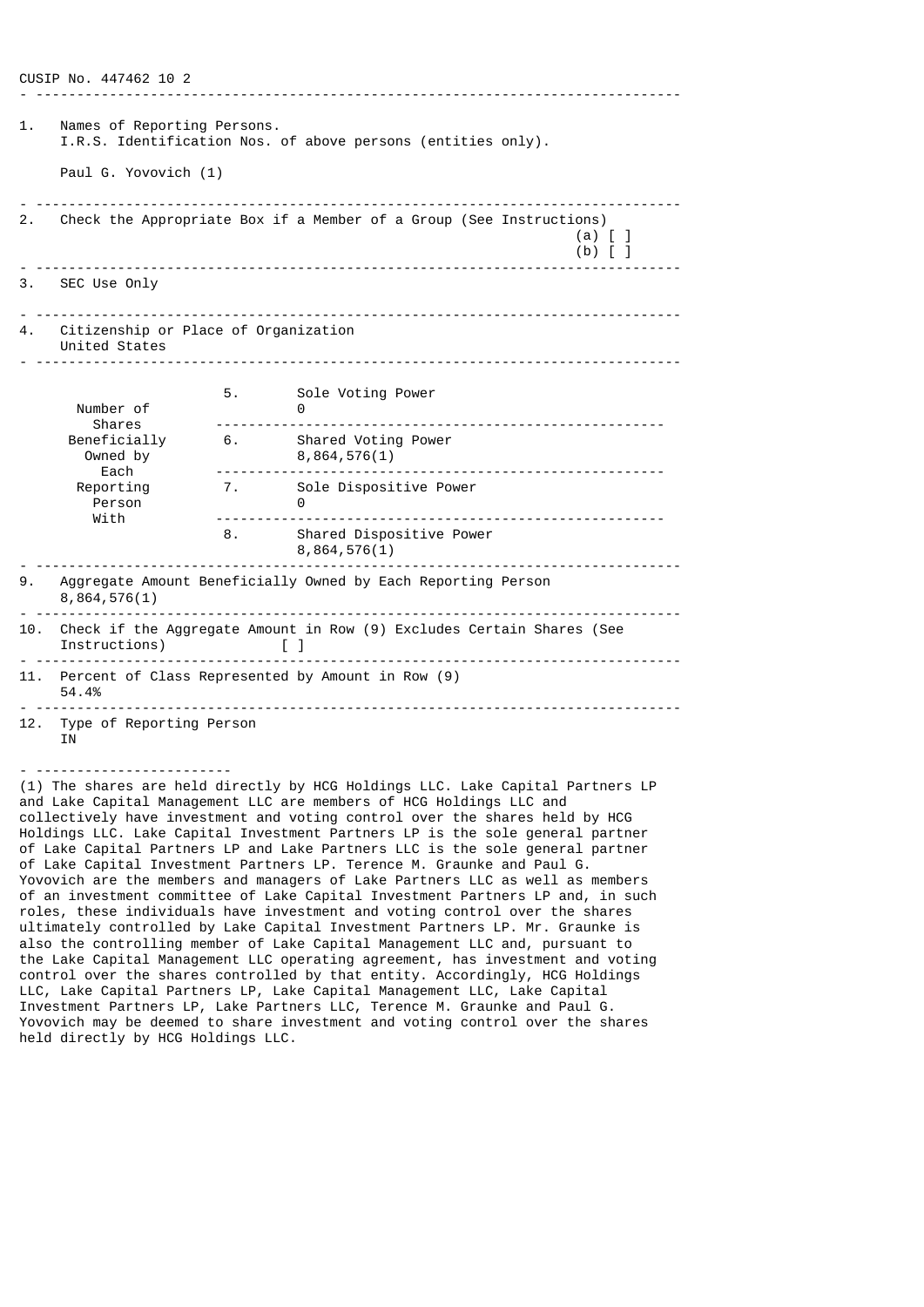ITEM 1(a). NAME OF ISSUER. Huron Consulting Group Inc. ("Issuer") ITEM 1(b). ADDRESS OF ISSUER'S PRINCIPAL EXECUTIVE OFFICES. 550 W. Van Buren Street Chicago, Illinois ITEM 2(a). NAME OF PERSON FILING. (i) HCG Holdings LLC (ii) Lake Capital Partners LP (iii) Lake Capital Management LLC (iv) Lake Capital Investment Partners LP (v) Lake Partners LLC (vi) Terence M. Graunke (vii) Paul G. Yovovich ITEM 2(b). ADDRESS OF PRINCIPAL BUSINESS OFFICE OR, IF NONE, RESIDENCE. The address of the principal business office for each of the Reporting Persons is 676 North Michigan Avenue, Suite 3900 Chicago, Illinois 60611 ITEM 2(c). CITIZENSHIP. See Item 4 of each cover page ITEM 2(d). TITLE OF CLASS OF SECURITIES. Common Stock, par value \$.01 per share(the "Common Stock") ITEM 2(e). CUSIP NUMBER. 447462102 ITEM 3. IF THIS STATEMENT IS FILED PURSUANT TO RULE 13D-1(b), OR 13D-2(b) OR (c), CHECK WHETHER THE PERSON FILING IS A: (a) [ ] Broker or dealer registered under Section 15 of the Exchange Act. (b) [ ] Bank as defined in Section 3(a)(6) of the Exchange Act. (c) [ ] Insurance company as defined in section 3(a)(19) of the Exchange Act. (d) [ ] Investment company registered under Section 8 of the Investment Company Act. (e) [ ] An investment adviser in accordance with Rule  $13d-1(b)(1)(ii)(E)$ . (f) [ ] An employee benefit plan or endowment fund in accordance with  $Rule 13d-1(b)(1)(ii)(F)$ . (g) [ ] A parent holding company or control person in accordance with Rule  $13d-1(b)(1)(ii)(G)$ .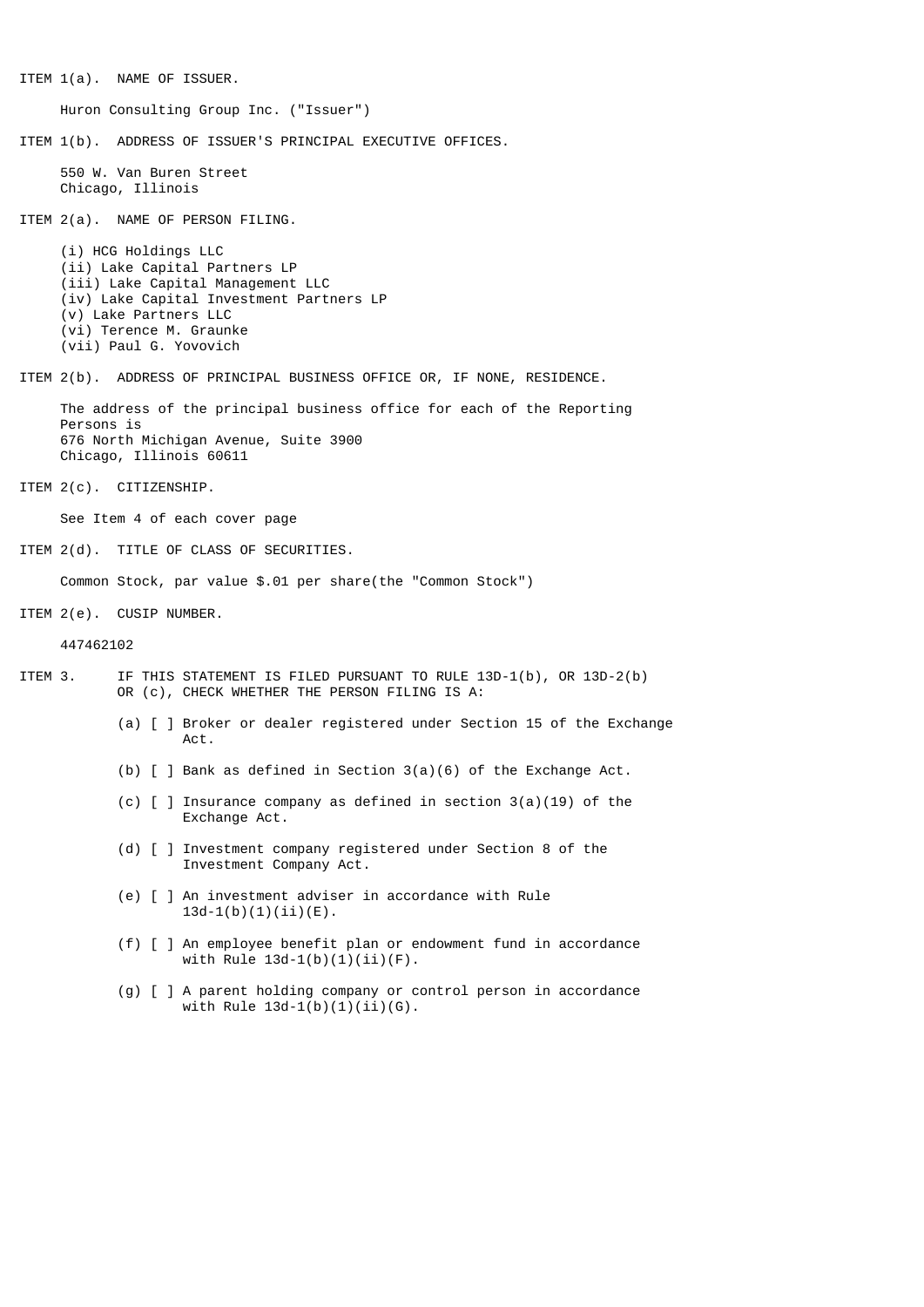- (h) [ ] A savings association as defined in Section 3(b) of the Federal Deposit Insurance Act.
- (i) [ ] A church plan that is excluded from the definition of an investment company under Section 3(c)(14) of the Investment Company Act.
- (j)  $[ ]$  Group, in accordance with Rule  $13d-1(b)(1)(ii)(J)$ .
- ITEM 4. OWNERSHIP.

 Provide the following information regarding the aggregate number and percentage of the class of securities of the Issuer identified in Item 1.

(a) Amount beneficially owned:

See Item 9 of each cover page.

(b) Percent of class:

See Item 11 of each cover page.

- (c) Number of shares as to which such person has:
	- (i) Sole power to vote or to direct the vote:

See Item 5 of each cover page.

(ii) Shared power to vote or direct the vote:

See Item 6 of each cover page.

 (iii) Sole power to dispose or direct the disposition of:

See Item 7 of each cover page.

 (iv) Shared power to dispose or direct the disposition of:

See Item 8 of cover page.

ITEM 5. OWNERSHIP OF FIVE PERCENT OR LESS OF A CLASS.

If this statement is being filed to report the fact that as of the date hereof the reporting person has ceased to be the beneficial owner of more than five percent of the class of securities, check the following [ ].

ITEM 6. OWNERSHIP OF MORE THAN FIVE PERCENT ON BEHALF OF ANOTHER PERSON.

Not applicable.

ITEM 7. IDENTIFICATION AND CLASSIFICATION OF THE SUBSIDIARY WHICH ACQUIRED THE SECURITY BEING REPORTED ON BY THE PARENT HOLDING COMPANY.

Not applicable.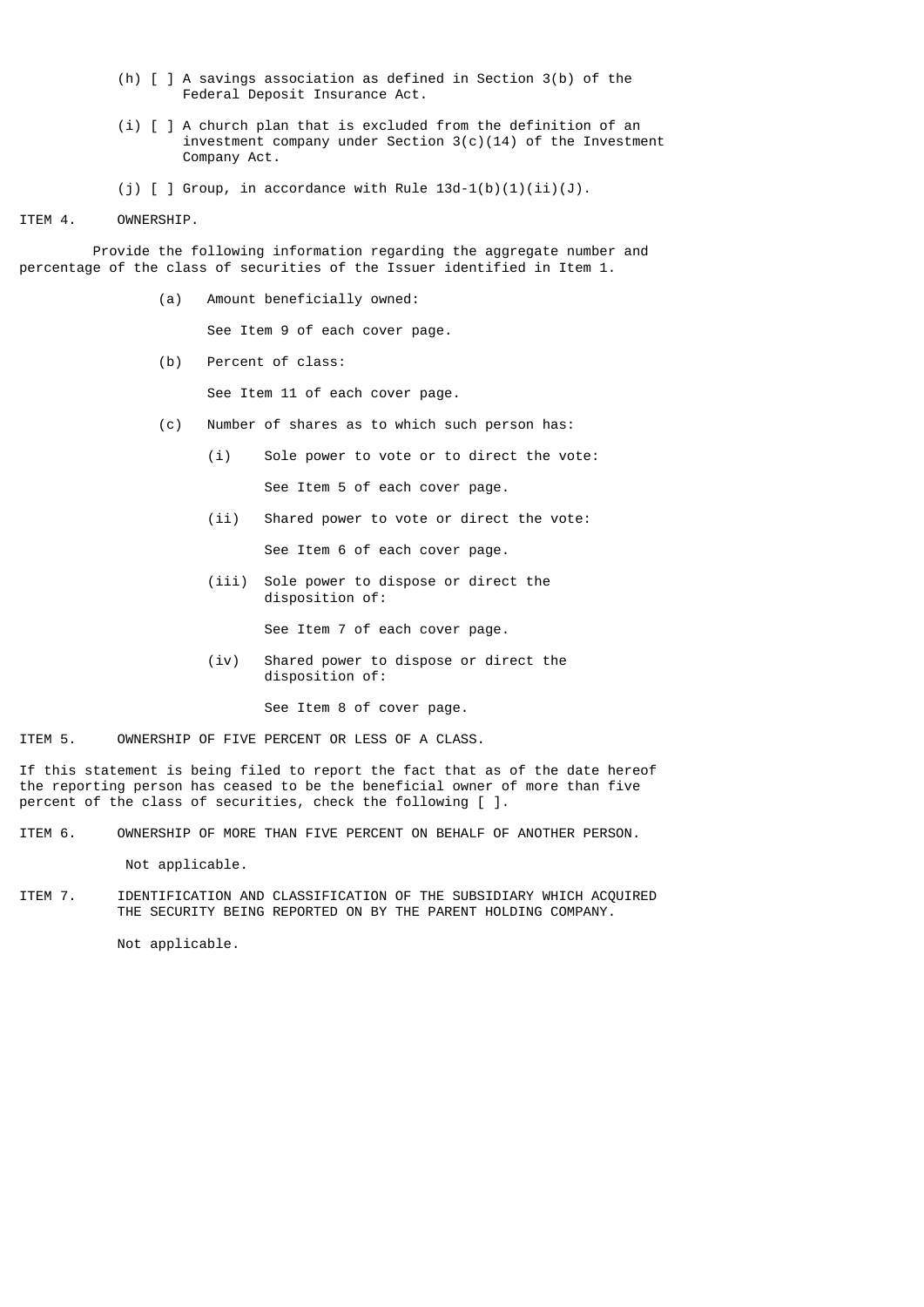- ITEM 8. IDENTIFICATION AND CLASSIFICATION OF MEMBERS OF THE GROUP. Not applicable.
- ITEM 9. NOTICE OF DISSOLUTION OF GROUP. Not applicable.
- 
- ITEM 10. CERTIFICATION.

Not applicable.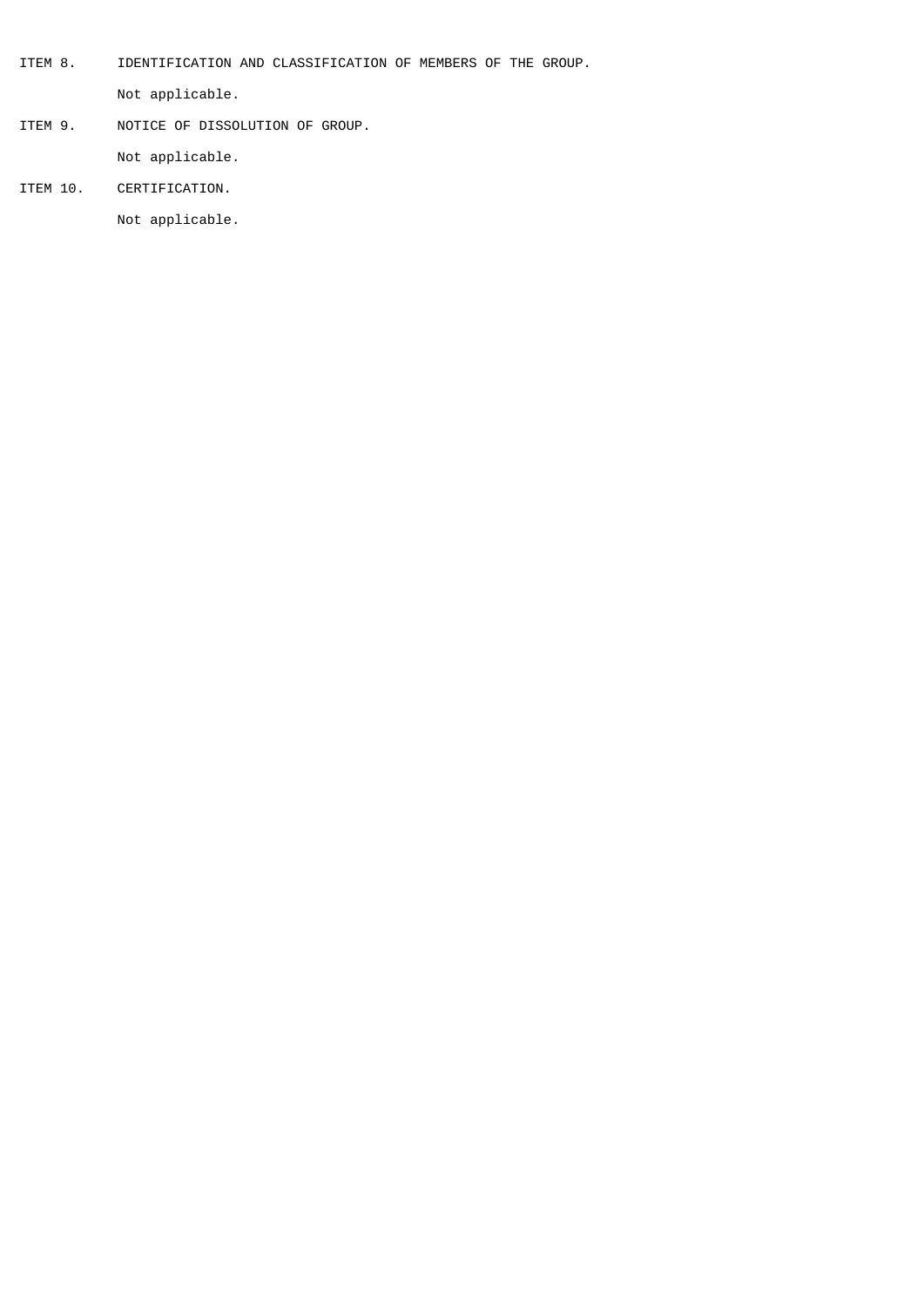## **SIGNATURE**

 After reasonable inquiry and to the best of my knowledge and belief, I certify that the information set forth in this statement is true, complete and correct.

Date: February 11, 2005 HCG Holdings LLC

By: /s/ Terence M. Graunke

 ---------------------- Name: Terence M. Graunke Title: Chairman, Chief Executive Officer & President

Lake Capital Partners LP

 By: Lake Capital Investment Partners LP Its: General Partner

> By: Lake Partners LLC Its: General Partner

> > By: /s/ Terence M. Graunke ---------------------- Name: Terence M. Graunke Title: Manager

Lake Capital Investment Partners LP

 By: Lake Partners LLC Its: General Partner

> By: /s/ Terence M. Graunke ---------------------- Name: Terence M. Graunke Title: Manager

Lake Partners LLC

 By: /s/ Terence M. Graunke ---------------------- Name: Terence M. Graunke Title: Manager

Lake Capital Management LLC

 By: /s/ Terence M. Graunke ---------------------- Name: Terence M. Graunke Title: Principal

 /s/ Terence M. Graunke ---------------------- Terence M. Graunke

> /s/ Paul G. Yovovich -------------------- Paul G. Yovovich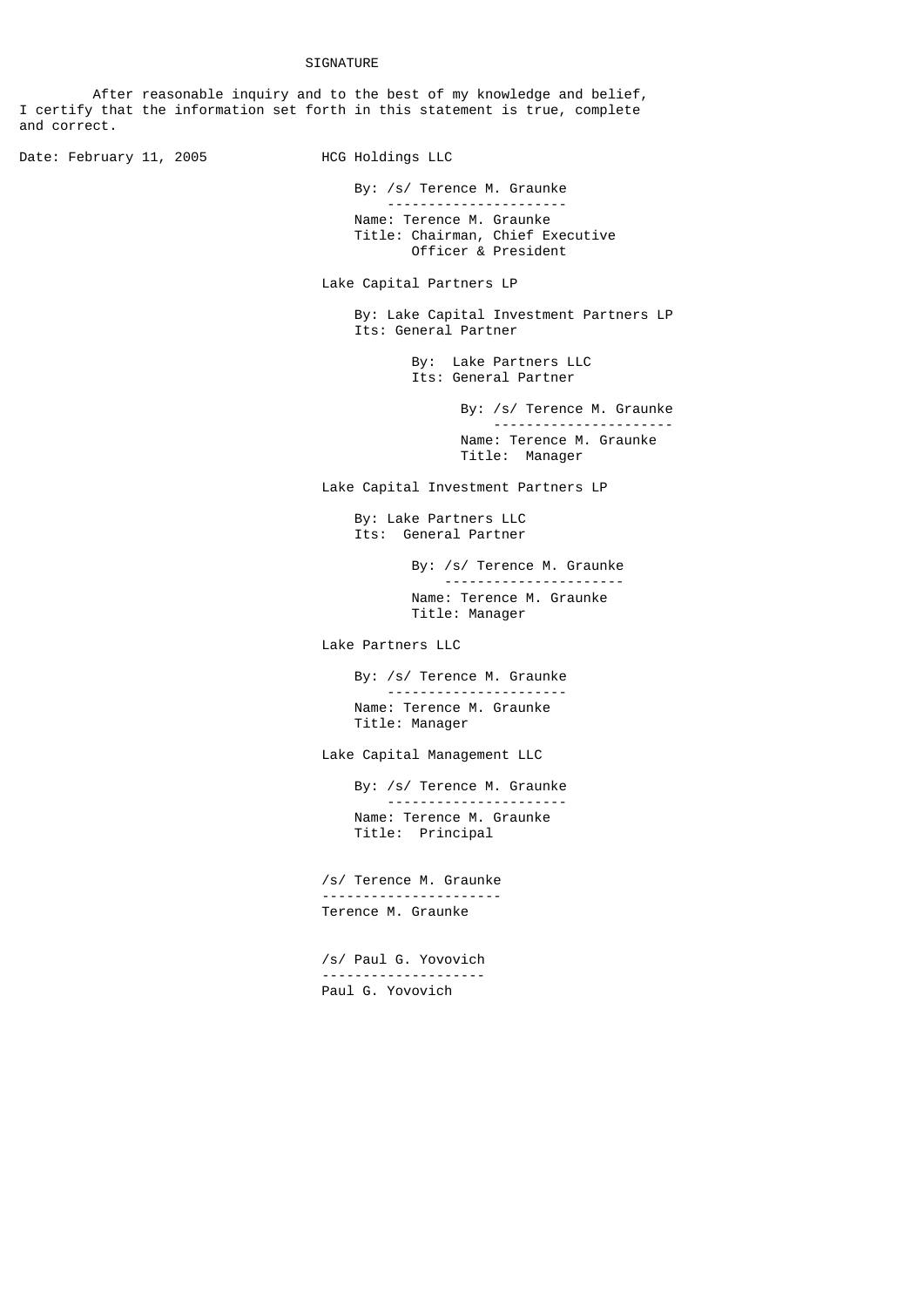## EXHIBIT 1

Agreement between HCG Holdings LLC, Lake Capital Partners LP, Lake Capital Management LLC, Lake Capital Investment Partners LP, Lake Partners LLC, Terence M. Graunke and Paul G. Yovovich as to joint filing of this Schedule 13G.

## EXHIBIT 2

Disclaimer of beneficial ownership by Lake Capital Partners LP, Lake Capital Investment Partners LP, Lake Partners LLC, Lake Capital Management LLC, Terence M. Graunke and Paul G. Yovovich.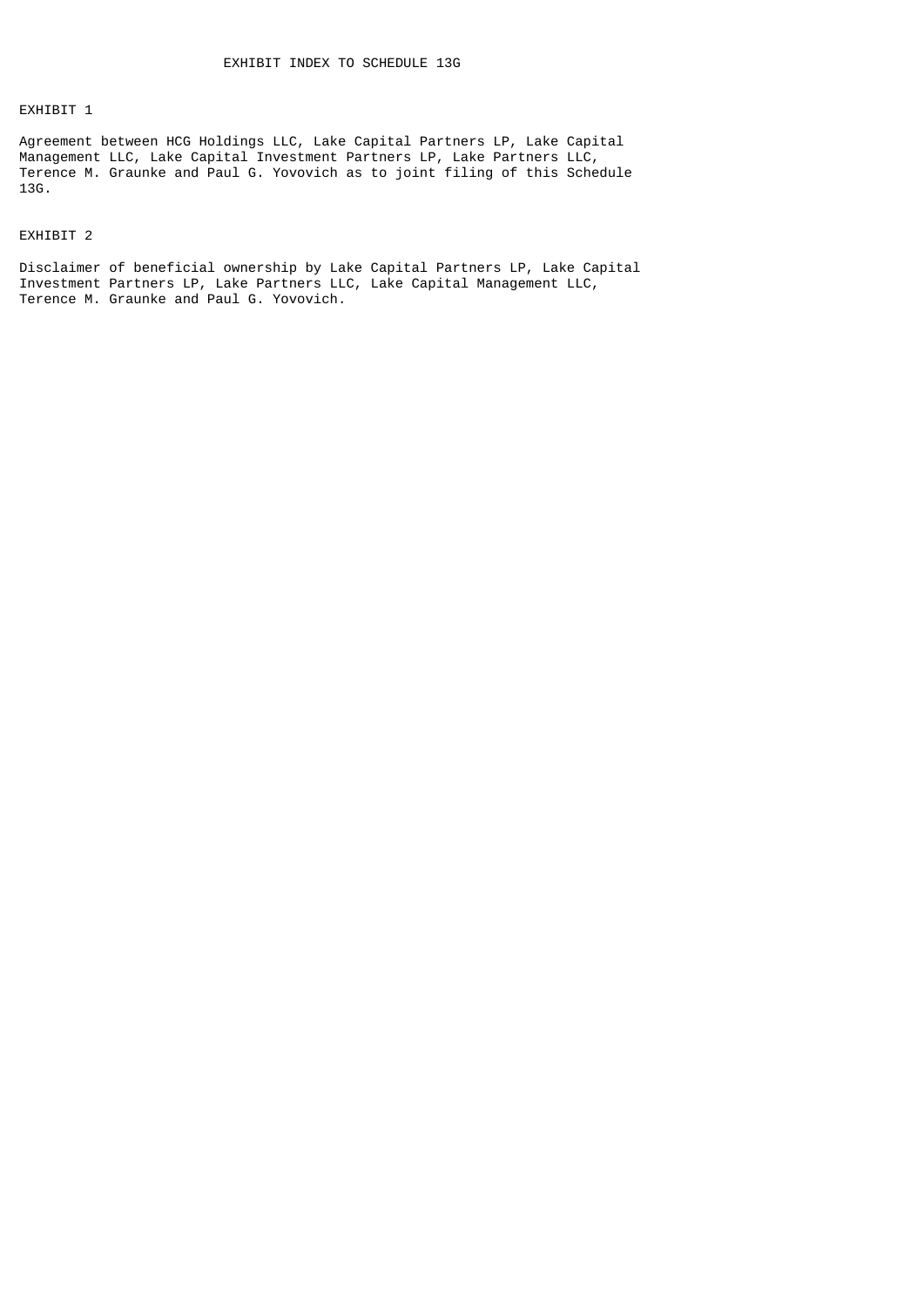This will confirm the agreement by and among all the undersigned that the Schedule 13G filed on or about this date and any amendments thereto with respect to the beneficial ownership by the undersigned of common shares of Huron Consulting Group Inc. is being filed on behalf of each of the undersigned in accordance with Rule 13d-1(k)(1).

Date: February 11, 2005 HCG Holdings LLC

 By: /s/ Terence M. Graunke ---------------------- Name: Terence M. Graunke Title: Chairman, Chief Executive Officer & President

Lake Capital Partners LP

 By: Lake Capital Investment Partners LP Its: General Partner

> By: Lake Partners LLC Its: General Partner

 By: /s/ Terence M. Graunke ---------------------- Name: Terence M. Graunke Title: Manager

Lake Capital Investment Partners LP

 By: Lake Partners LLC Its: General Partner

> By: /s/ Terence M. Graunke ---------------------- Name: Terence M. Graunke Title: Manager

Lake Partners LLC

 By: /s/ Terence M. Graunke ---------------------- Name: Terence M. Graunke Title: Manager

Lake Capital Management LLC

 By: /s/ Terence M. Graunke ---------------------- Name: Terence M. Graunke Title: Principal

 /s/ Terence M. Graunke ---------------------- Terence M. Graunke

> /s/ Paul G. Yovovich -------------------- Paul G. Yovovich